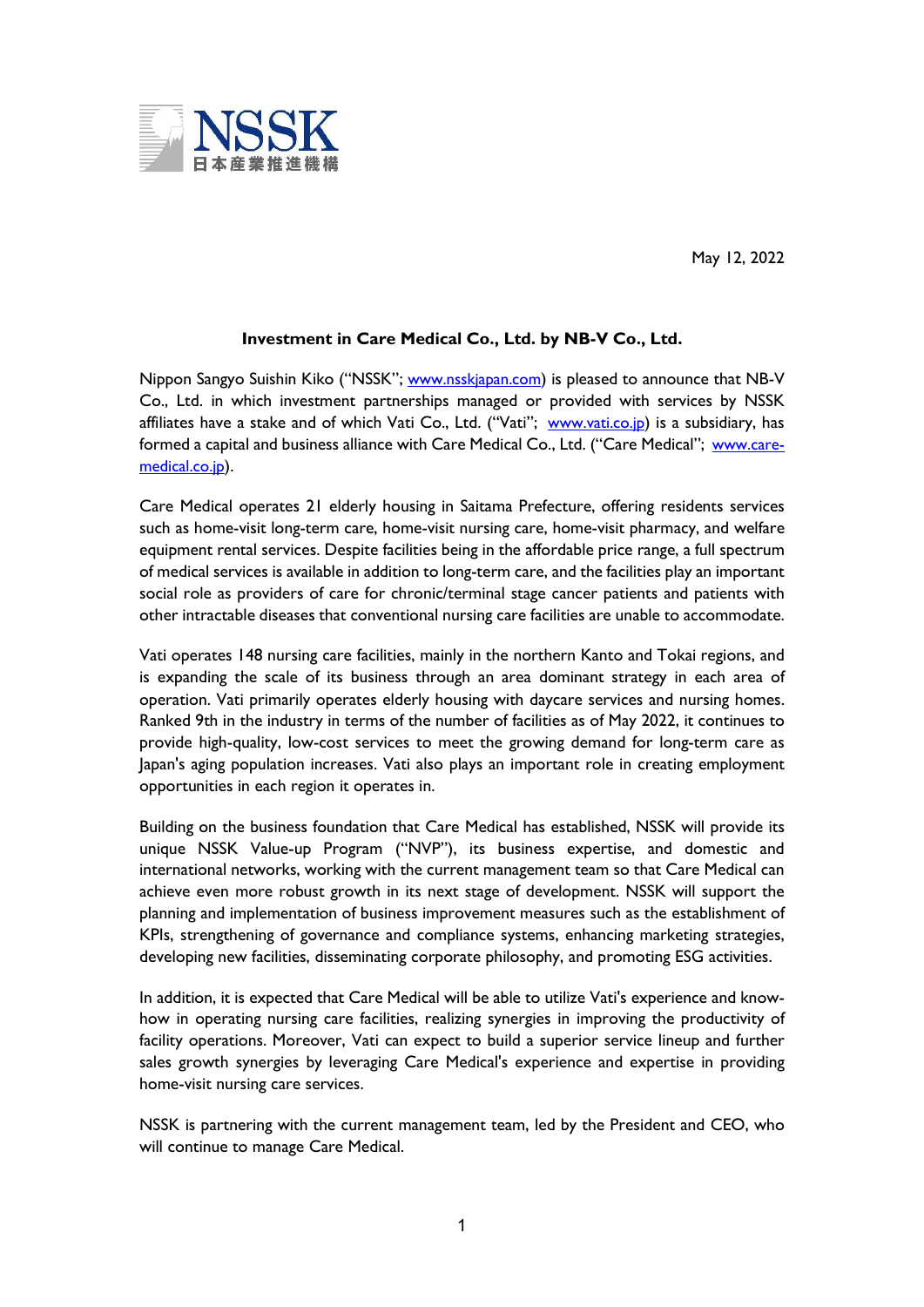NSSK's mission is to build a leading alternative asset investment business in Japan by investing in attractive Japanese companies in partnership with management and contribute to the Environment, Society and Governance of Japan and beyond. NSSK's investment strategy is to generate superior outcomes by applying global investment discipline, operating expertise and human capital to Japanese companies originating from our proprietary and differentiated sourcing network.

For more information, please contact:

Nippon Sangyo Suishin Kiko Shohei Akiyama Tel: +81-3-5401-5600

## <Appendix>

| Investor name:         | Nippon Sangyo Suishin Kiko<br>(www.nsskjapan.com)                                                                                                                                                                                                                                                                                             |
|------------------------|-----------------------------------------------------------------------------------------------------------------------------------------------------------------------------------------------------------------------------------------------------------------------------------------------------------------------------------------------|
| Founded:               | December 2014                                                                                                                                                                                                                                                                                                                                 |
| Headquarters:          | Atago Green Hills MORI Tower 17F<br>2-5-1 Atago, Minato-ku, Tokyo, Japan                                                                                                                                                                                                                                                                      |
| <b>Representative:</b> | Jun Tsusaka                                                                                                                                                                                                                                                                                                                                   |
| Overview:              | NSSK is an independent Japanese alternative investment management<br>company with a focus on Japan. NSSK pursues superior outcomes by<br>applying global investment discipline, operating expertise and human<br>capital to attractive Japanese companies and contributing to the<br>Environment, Society and Governance of Japan and beyond. |

| Company name:    | Vati Co., Ltd<br>(www.vati.co.jp)                                                                                                                                                                                  |
|------------------|--------------------------------------------------------------------------------------------------------------------------------------------------------------------------------------------------------------------|
| <b>Founded:</b>  | January 2002                                                                                                                                                                                                       |
| Headquarters:    | 3-11-1 Shimbashi, Minato-ku, Tokyo, Japan                                                                                                                                                                          |
| <b>Overview:</b> | Vati operates 148 nursing care facilities mainly in the northern Kanto<br>and Tokai regions, providing users with high-quality services at<br>affordable prices. Ranked 9th in the industry in terms of the number |